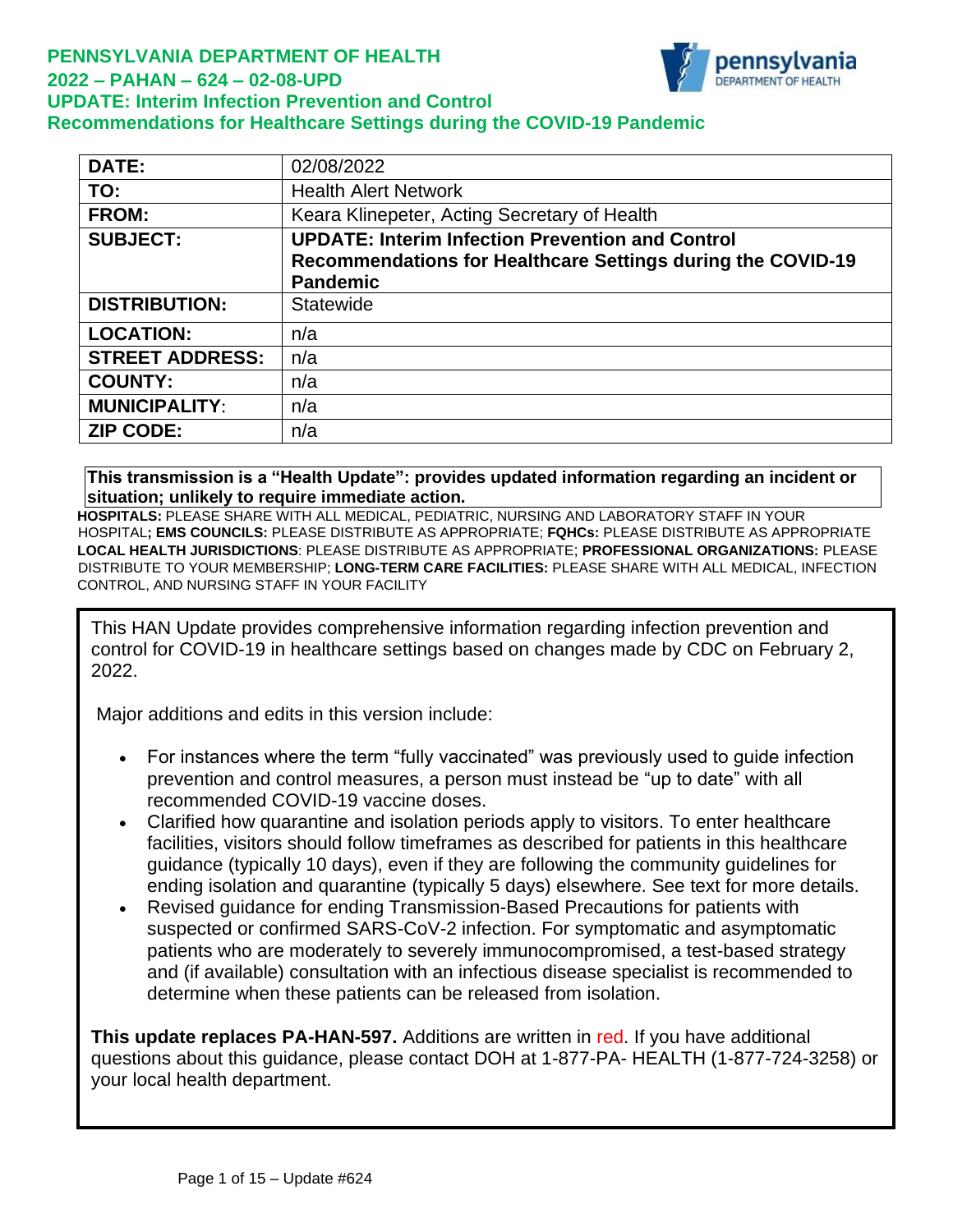This guidance has been updated based on currently available information about COVID-19 and the current situation in Pennsylvania. It applies to all persons regardless of COVID-19 vaccination status, unless otherwise indicated. **This HAN replaces PA-HAN-597** and applies to all U.S. settings where healthcare is delivered, including home health. If you have questions about this quidance, please contact DOH at **1-877-PA-HEALTH (1-877-724-3258)** or your local health department. This guidance is not intended for non-healthcare settings (e.g., schools) OR for persons outside of healthcare settings.

# **Defining Community Transmission of SARS-CoV-2**

Several of the IPC measures (e.g., use of source control, screening testing) are influenced by levels of SARS-CoV-2 transmission in the community. Two different indicators in [CDC's COVID-19 Data](https://covid.cdc.gov/covid-data-tracker/#county-view)  [Tracker](https://covid.cdc.gov/covid-data-tracker/#county-view) are used to determine the level of SARS-CoV-2 transmission for the county where the healthcare facility is located. If the two indicators suggest different transmission levels, the higher level of community transmission should be selected.

### **1. RECOMMENDED ROUTINE INFECTION PREVENTION AND CONTROL (IPC) PRACTICES DURING THE COVID-19 PANDEMIC**

DOH recommends using the following additional infection prevention and control practices during the COVID-19 pandemic, along with standard practices recommended as a part of routine healthcare delivery to all patients. These practices are intended to apply to all patients, not just those with suspected or confirmed SARS-CoV-2 infection (See Section 2 for additional practices that should be used when caring for patients with suspected or confirmed SARS-CoV-2 infection).

- **A. Establish a Process to Identify and Manage Individuals with Suspected or Confirmed SARS-CoV-2 Infection**
- Ensure everyone is aware of recommended IPC practices in the facility.
	- $\circ$  Post visual alerts (e.g., signs, posters) at the entrance and in strategic places (e.g., waiting areas, elevators, cafeterias) with instructions about current IPC recommendations (e.g., when to use source control and perform hand hygiene). Dating these alerts can help ensure people know that they reflect current recommendations.
- Establish a process to identify anyone entering the facility, regardless of their vaccination status, who has any of the following so that they can be properly managed:
	- 1) A positive [viral test](https://www.cdc.gov/coronavirus/2019-ncov/testing/diagnostic-testing.html) for SARS-CoV-2;
	- 2) Symptoms [of COVID-19,](https://www.cdc.gov/coronavirus/2019-ncov/symptoms-testing/symptoms.html) or
	- 3) Close contact with someone with SARS-CoV-2 infection (for patients and visitors) or a higher-risk exposure (for health care personnel (HCP)) **if** they have not met criteria for discontinuing isolation or quarantine for patients (Section 2E, also applies to visitors) or criteria for return-to-work in [PA-HAN-621o](https://www.health.pa.gov/topics/Documents/HAN/2022-621-01-25-UPD-HCP%20restrictions.pdf)r [PA-HAN-622](https://www.health.pa.gov/topics/Documents/HAN/2021-622-1-25-UPD-Return_Work%20HCP.pdf) for HCP.

Options could include (but are not limited to): individual screening on arrival at the facility; or implementing an electronic monitoring system in which individuals can self-report any of the 3 above criteria before entering the facility.

- HCP should report any of the 3 above criteria to occupational health or another point of contact designated by the facility. Recommendations for evaluation and work restriction of these HCP are in [PA-HAN-621.](https://www.health.pa.gov/topics/Documents/HAN/2022-621-01-25-UPD-HCP%20restrictions.pdf)
- Even if they have met community criteria to discontinue isolation or quarantine, visitors should not visit if they meet any of the 3 above criteria. Additional information about visitation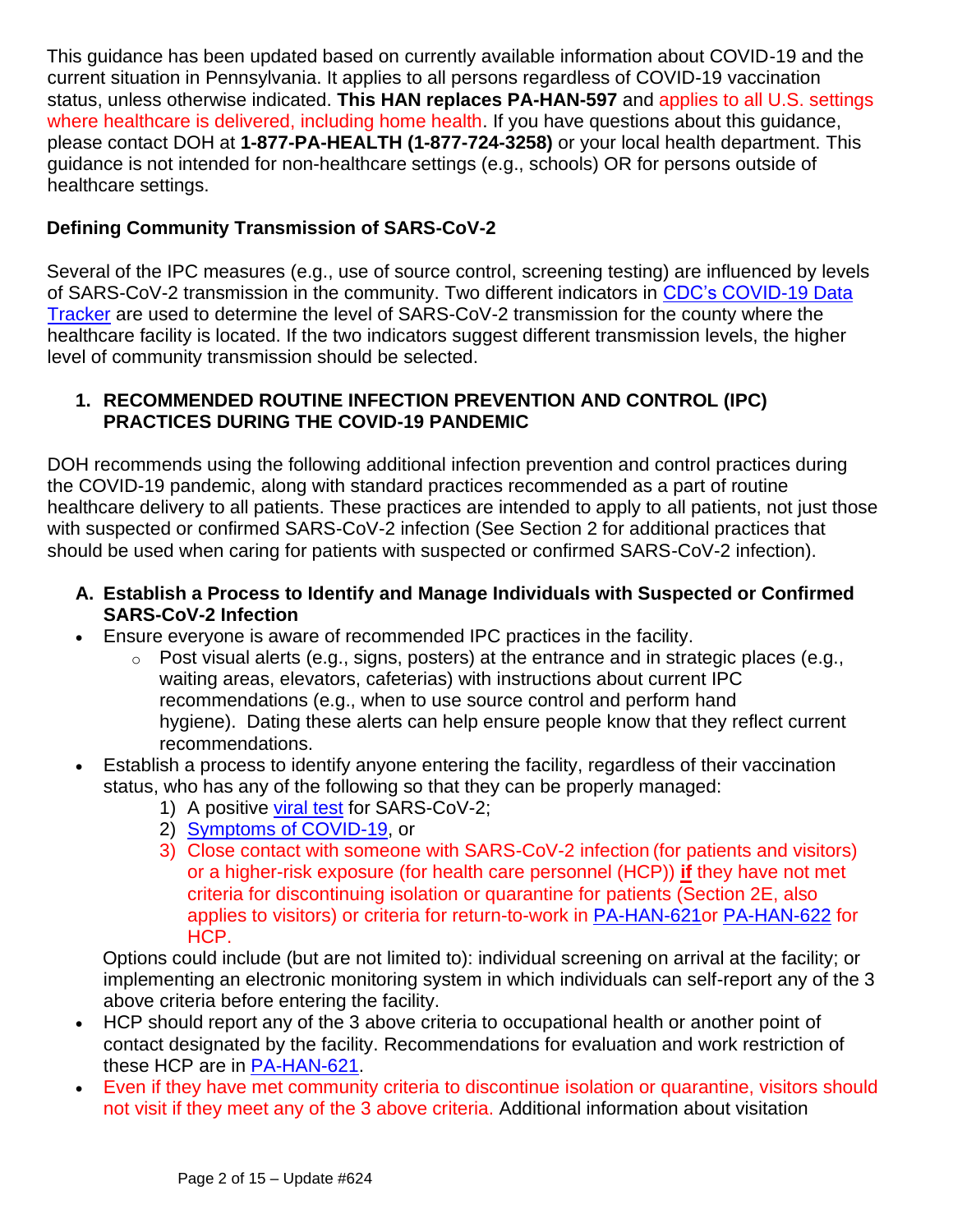for [nursing homes](https://www.cms.gov/medicareprovider-enrollment-and-certificationsurveycertificationgeninfopolicy-and-memos-states-and/nursing-home-visitation-covid-19-revised) and [intermediate care facilities for individuals with intellectual disabilities](https://www.cms.gov/files/document/qso-21-14-icf-iid-prtf.pdf)  [and psychiatric residential treatment facilities](https://www.cms.gov/files/document/qso-21-14-icf-iid-prtf.pdf) is available from CMS.

- Patients meeting any of the three above criteria should be managed as described in Section 2.
- HCP, patients and visitors should be [offered resources and counseled](https://www.cdc.gov/coronavirus/2019-ncov/vaccines/index.html) about the importance of receiving the COVID-19 vaccine.

### **B. Implement Source Control Measures**

[Source control](https://www.cdc.gov/coronavirus/2019-ncov/hcp/infection-control-recommendations.html#sourcecontrol) refers to use of respirators or well-fitting facemasks or cloth masks to cover a person's mouth and nose to prevent spread of respiratory secretions when they are breathing, talking, sneezing or coughing.

Source control options for HCP include:

- o A NIOSH-approved N95 or equivalent or higher-level respirator,
- o A respirator approved under standards used in other countries that are similar to NIOSH-approved N95 filtering facepiece respirators (note: these should not be used instead of a NIOSH-approved respirator when respiratory protection is indicated), OR
- o A well-fitting facemask.

When used solely for source control, any of the options listed above could be used for an entire shift unless they become soiled, damaged or hard to breathe through. If they are used during the care of patient for which a NIOSH-approved respirator or facemask is indicated for personal protective equipment (PPE) (e.g., NIOSH-approved N95 or equivalent or higher-level respirator during the care of a patient with SARS-CoV-2 infection, facemask during a surgical procedure or during care of a patient on Droplet Precautions), they should be removed using proper doffing technique and discarded after the patient care encounter and a new one should be donned.

Source control and physical distancing (when physical distancing is feasible and will not interfere with provision of care) are recommended for **everyone in a healthcare setting**. This is particularly important for individuals, regardless of their vaccination status, who live or work in counties with **substantial to high** community transmission or who:

- Are not up to date with all recommended COVID-19 vaccine doses; or
- Have suspected or confirmed SARS-CoV-2 infection or other respiratory infection (e.g., those with runny nose, cough, sneeze); or
- Had close contact (for patients and visitors) or a higher-risk exposure (for HCP; per [PA-HAN-](https://www.health.pa.gov/topics/Documents/HAN/2022-621-01-25-UPD-HCP%20restrictions.pdf)[621\)](https://www.health.pa.gov/topics/Documents/HAN/2022-621-01-25-UPD-HCP%20restrictions.pdf) with someone with SARS-CoV-2 infection for 10 days after their exposure. This includes those residing or working in areas of a healthcare facility experiencing SARS-CoV-2 transmission (i.e., outbreak); or
- Have moderate to severe immunocompromise; or
- Have otherwise had source control and physical distancing recommended by public health authorities.

While it is generally safest to implement universal use of source control for everyone in a healthcare setting, the following allowances could be considered for **individuals who are up to date with all recommended COVID-19 vaccine doses** (who do not otherwise meet the criteria described above) in healthcare facilities **located in counties with low to moderate community transmission**. These individuals might choose to continue using source control if they or someone in their household is immunocompromised or at [increased risk for severe disease,](https://www.cdc.gov/coronavirus/2019-ncov/need-extra-precautions/people-with-medical-conditions.html) or if someone in their household is not up to date with all recommended COVID-19 vaccine doses.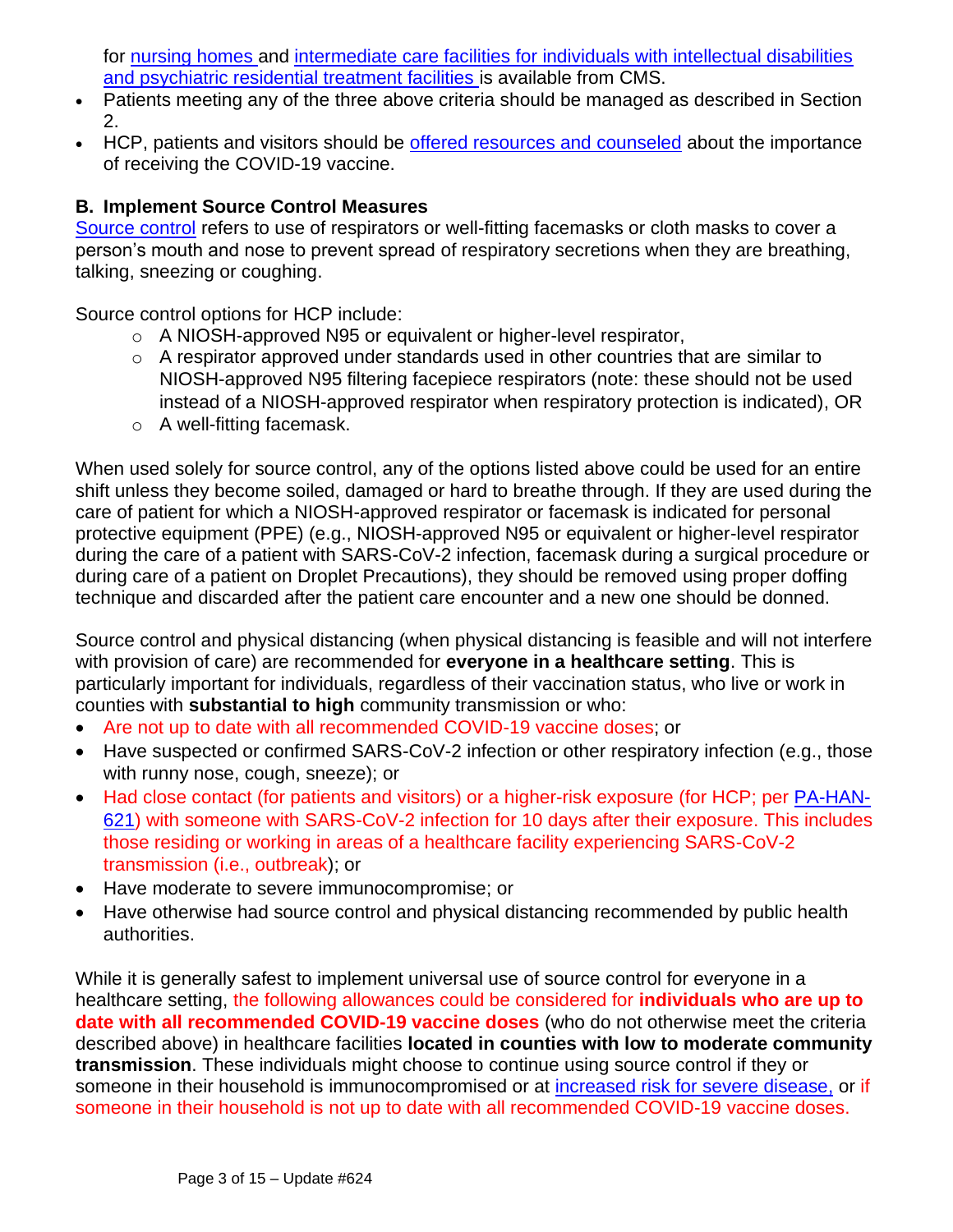### • **HCP who are up to date with all recommended COVID-19 vaccine doses:**

- o Could choose not to wear source control or physically distance when they are in welldefined areas that are restricted from patient access, if consistent with the policy of the facility (e.g., staff meeting rooms, kitchen).
	- **EXEDENT Should wear source control** when they are in areas of the healthcare facility where they could encounter patients (e.g., hospital cafeteria, common halls/corridors or reception desks, even if patients aren't there at the time).

## • **Patient Visitation:**

- o **Indoor visitation** (in single-person rooms; in multi-person rooms when roommates are not present; or in designated visitation areas when others are not present): The safest practice is for patients and visitors to wear source control and physically distance, particularly if either the patient or the visitors are at risk for severe disease or are unvaccinated.
	- If the patient and all their visitor(s) are up to date with all recommended COVID-19 vaccine doses, they can choose not to wear source control and to have physical contact.
	- Visitors should wear source control when around other patients or HCP, regardless of vaccination status.
- o **Outdoor Visitation**: Patients and their visitors should follow the source control and physical distancing recommendations for outdoor settings described in the CDC resource [Your Guide to Masks.](https://www.cdc.gov/coronavirus/2019-ncov/prevent-getting-sick/about-face-coverings.html)
- **Residents who are up to date with all recommended COVID-19 vaccine doses in Nursing Homes in Areas of Low to Moderate Transmission:**
	- o Nursing homes are healthcare settings, but they also serve as a home for long-stay residents and quality of life should be balanced with risks for transmission. In light of this, consideration could be given to allowing residents who are up to date with all recommended COVID-19 vaccine doses, to not use source control when in communal areas of the facility; however, residents at [increased risk for severe disease](https://www.cdc.gov/coronavirus/2019-ncov/need-extra-precautions/people-with-medical-conditions.html) should still consider continuing to practice physical distancing and use of source control.

# **C. Implement Universal Use of Personal Protective Equipment for HCP**

If SARS-CoV-2 infection is not suspected in a patient presenting for care (based on symptom and exposure history), HCP should follow [Standard Precautions](https://www.cdc.gov/hicpac/recommendations/core-practices.html) (and [Transmission-Based](https://www.cdc.gov/infectioncontrol/guidelines/isolation/index.html)  [Precautions](https://www.cdc.gov/infectioncontrol/guidelines/isolation/index.html) if required based on the suspected diagnosis). Additionally, HCP working in facilities located in [counties](https://covid.cdc.gov/covid-data-tracker/#county-view) with **substantial or high transmission** should also use PPE as described below:

- NIOSH-approved N95 or equivalent or higher-level respirators should be used instead of a facemask for:
	- o All aerosol-generating procedures (refer to [Which procedures are considered aerosol](https://www.cdc.gov/coronavirus/2019-ncov/hcp/faq.html#Infection-Control)  [generating procedures in healthcare](https://www.cdc.gov/coronavirus/2019-ncov/hcp/faq.html#Infection-Control) settings? ).
	- o All surgical procedures that might pose higher risk for transmission if the patient has COVID-19 (e.g., that generate potentially infectious aerosols or involving anatomic regions where viral loads might be higher, such as the nose and throat, oropharynx, respiratory tract).
	- o NIOSH-approved N95 or equivalent or higher-level respirators can also be used by HCP working in other situations where additional risk factors for transmission are present such as the patient is not up to date with all recommended COVID-19 vaccine doses, unable to use source control, or the area is poorly ventilated. They may also be considered if healthcare-associated SARS-CoV-2 transmission is identified and universal respirator use by HCP working in affected areas is not already in place.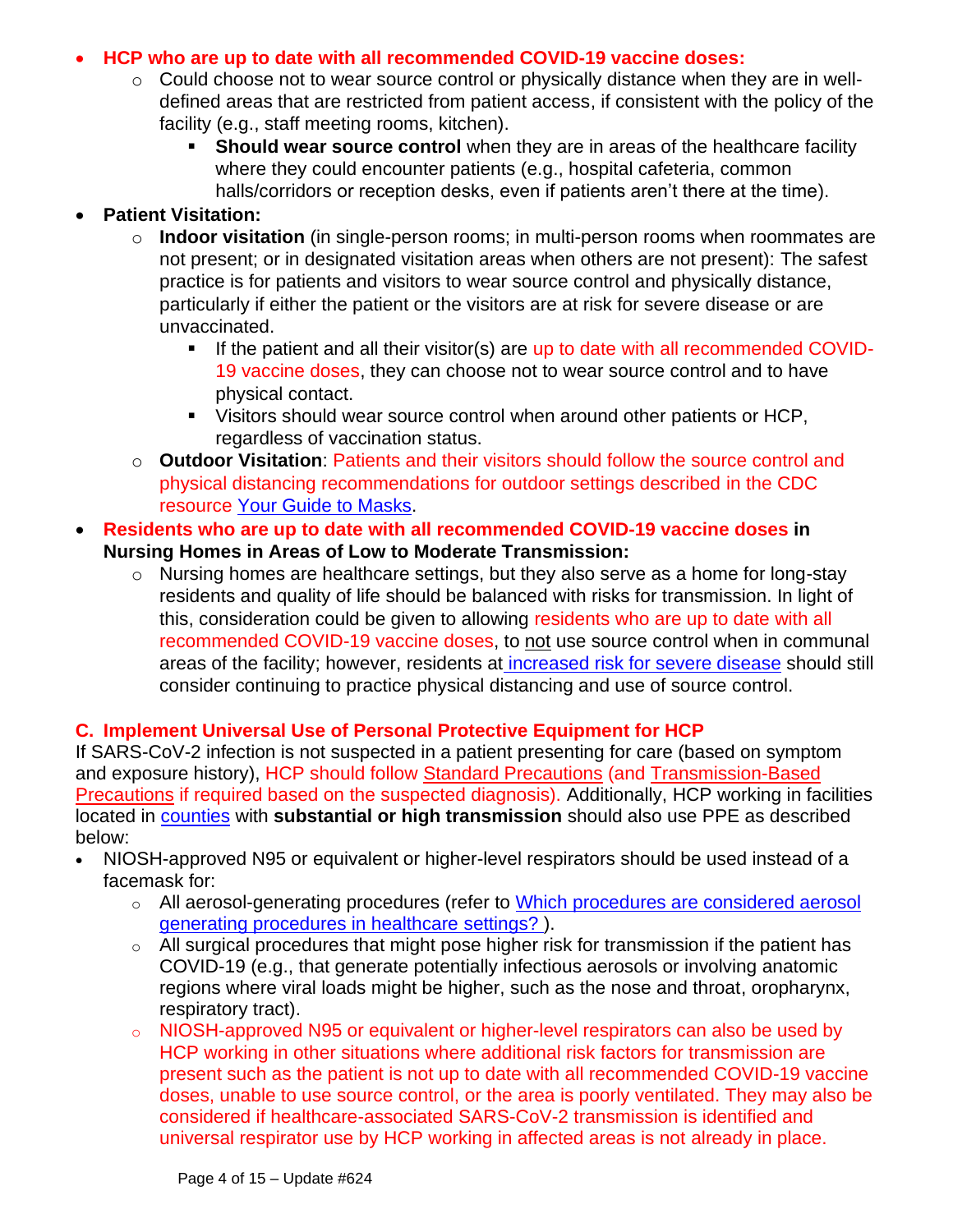- o To simplify implementation, facilities in counties with **substantial or high transmission** may consider implementing universal use of NIOSH-approved N95 or equivalent or higher-level respirators for HCP during all patient care encounters or in specific units or areas of the facility at higher risk for SARS-CoV-2 transmission.
- Eye protection (i.e., goggles or a face shield that covers the front and sides of the face) should be worn during all patient care encounters.

## **D. Encourage Physical Distancing**

In situations when patients not up to date with all recommended COVID-19 vaccine doses could be in the same space (e.g., waiting rooms, cafeterias, dialysis treatment room), arrange seating so that patients can sit at least 6 feet apart, especially in counties with **substantial or high transmission**. This might require scheduling appointments to limit the number of patients in waiting rooms, treatment areas or participating in group activities.

## **E. Optimize the Use of Engineering Controls and Indoor Air Quality**

- Optimize the use of engineering controls to reduce or eliminate exposures by shielding HCP and other patients from infected individuals (e.g., physical barriers at reception/triage locations and dedicated pathways to guide symptomatic patients through waiting rooms and triage areas).
- Explore options, in consultation with facility engineers, to improve ventilation delivery and indoor air quality in all shared spaces.
	- o Guidance on ensuring that ventilation systems are operating properly is available in the following resources:
		- [Guidelines for Environmental Infection Control in Health-Care Facilities](https://www.cdc.gov/infectioncontrol/guidelines/environmental/background/air.html)
		- **[American Society of Heating, Refrigerating and Air-Conditioning Engineers;](https://www.ashrae.org/technical-resources/bookstore/health-care-facilities-resources)** (ASHRAE) resources for healthcare facilities, which also provides [COVID-19](https://www.ashrae.org/technical-resources/healthcare)  [technical resources for healthcare facilities;](https://www.ashrae.org/technical-resources/healthcare) and
		- **EXECUTE:** [Ventilation in Buildings,](https://www.cdc.gov/coronavirus/2019-ncov/community/ventilation.html) which includes options for non-clinical spaces in healthcare facilities.

## **F. Perform SARS-CoV-2 Testing**

- [FDA](https://www.fda.gov/medical-devices/coronavirus-covid-19-and-medical-devices/sars-cov-2-viral-mutations-impact-covid-19-tests?utm_medium=email&utm_source=govdelivery) evaluates test characteristics and facilities should be aware of how tests perform for circulating variants.
- Anyone with even mild symptoms of COVID-19, **regardless of vaccination status**, should receive a viral test as soon as possible.
- Asymptomatic patients with close contact with someone with SARS-CoV-2 infection, **regardless of vaccination status**, should have a series of two viral tests for SARS-CoV-2 infection.
	- o **If the date of a discrete exposure is known**, testing is recommended immediately (but not earlier than 24 hours after the exposure) and, if negative, again 5–7 days after the exposure.
	- o **If the date of a discrete exposure is NOT known** (for example, a household exposure with an undefined start date), testing is recommended immediately and, if negative, again 5–7 days after the first test. If the exposure is ongoing, as often occurs in household exposure, additional testing may be warranted.
- In general, testing is not necessary for asymptomatic people who have recovered from SARS-CoV-2 infection in the prior 90 days; however, if testing is performed on these individuals an antigen test instead of a nucleic acid amplification test (NAAT) is recommended. This is because some people may remain NAAT positive but not be infectious during this period.
	- o Guidance for work restrictions, including recommended testing for HCP with higher-risk exposures are in [PA-HAN-621.](https://www.health.pa.gov/topics/Documents/HAN/2022-621-01-25-UPD-HCP%20restrictions.pdf)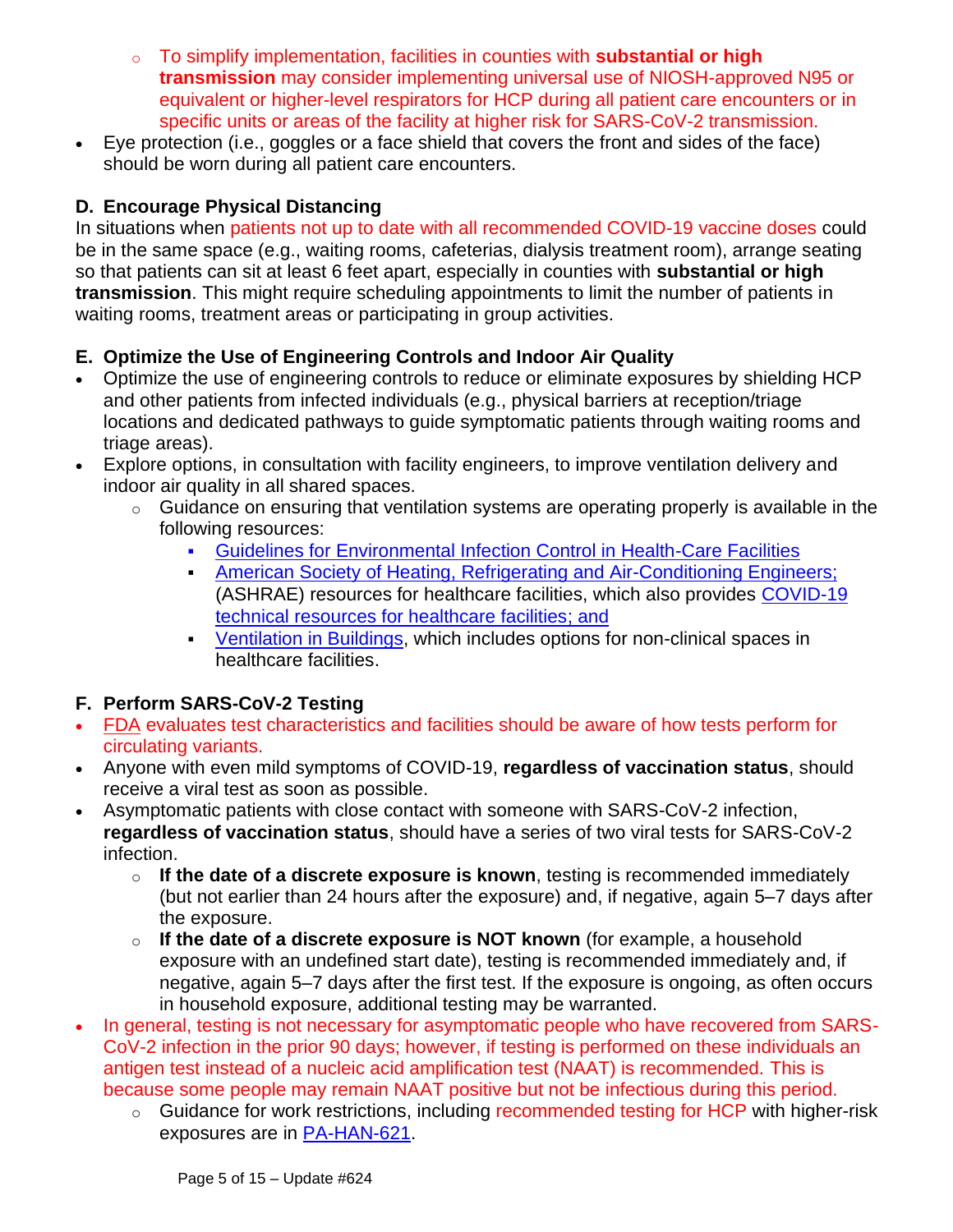- $\circ$  Guidance for use of Transmission-Based Precautions (quarantine) for patients with close contact with someone with SARS-CoV-2 infection are described in Section 2.
- Testing considerations for healthcare facilities with an outbreak of SARS-CoV-2 are described below (Section 1.G).
	- $\circ$  For long-term care facilities refer to [PA-HAN-610](https://www.health.pa.gov/topics/Documents/HAN/2021-610-11-30-UPD3-LTCF%20OB%20Response.pdf) or its successor and CMS Guidance for nursing homes [QSO-20-38-NH.](https://www.cms.gov/files/document/qso-20-38-nh-revised.pdf)
- Expanded screening testing of asymptomatic HCP without known exposures is required in nursing homes and could be considered in other settings.
	- o HCP who are up to date with all recommended COVID-19 vaccine doses may be exempt from expanded screening testing.
	- o Guidance for expanded screening testing for nursing homes is described in the CDC resource [Interim Infection Prevention and Control Recommendations to Prevent](https://www.cdc.gov/coronavirus/2019-ncov/hcp/long-term-care.html)  [SARS-CoV-2 Spread in Nursing Homes.](https://www.cdc.gov/coronavirus/2019-ncov/hcp/long-term-care.html)
- Performance of pre-procedure or pre-admission viral testing is at the discretion of the facility. The yield of this testing for identifying asymptomatic infection is likely low when performed on vaccinated individuals or those in counties with **low or moderate transmission**. However, these results might continue to be useful in some situations (e.g., when performing higher risk procedures on people who are not up to date with all recommended COVID-19 vaccine doses) to inform the type of infection control precautions used (e.g., room assignment/cohorting, or PPE used).

## **G. Create a Process to Respond to SARS-CoV-2 Exposures Among HCP and Others**

Healthcare facilities should have a plan for how SARS-CoV-2 exposures in a healthcare facility will be investigated and managed and how contact tracing will be performed. Guidance on assessing the risk for exposed patients and HCP is available in the Healthcare Infection [Prevention and Control FAQs for COVID-19.](https://www.cdc.gov/coronavirus/2019-ncov/hcp/faq.html#Infection-Control)

When an HCP is identified as infected with COVID-19, anyone who had prolonged close contact should be considered potentially exposed. The use of a [facemask](https://www.cdc.gov/coronavirus/2019-ncov/hcp/infection-control-recommendations.html#facemask) or source control and adherence to other recommended IPC measures by the HCP help to reduce, but not eliminate, the risk of transmission. The following should be considered when determining which patients are at higher risk for transmission and might be prioritized for notification, evaluation and testing:

- [Facemask](https://www.cdc.gov/coronavirus/2019-ncov/hcp/infection-control-recommendations.html#facemask) use by the patient Mirroring the [risk assessment guidance for healthcare](https://www.cdc.gov/coronavirus/2019-ncov/hcp/guidance-risk-assesment-hcp.html)  [personnel,](https://www.cdc.gov/coronavirus/2019-ncov/hcp/guidance-risk-assesment-hcp.html) patients not wearing a facemask would likely be at higher risk for infection compared to those that were wearing a facemask.
- Type of interaction that occurred between the patient and infected provider An interaction involving manipulation or prolonged close contact with the patient's eyes, nose, or mouth (e.g., intubation, dental cleaning) likely poses higher risk of transmission to the patient compared to other interactions (e.g., blood pressure check).
- PPE used by infected HCP HCP wearing a [facemask](https://www.cdc.gov/coronavirus/2019-ncov/hcp/infection-control-recommendations.html#facemask) (or respirator) and face shield that extends down below the chin might have had better source control than wearing only a facemask.
- Current status of patient Is the patient currently admitted to a hospital or long-term care facility? These individuals, if infected, can be at higher risk for severe illness and have the potential to expose large numbers of individuals at risk for severe disease.

If healthcare-associated transmission is suspected or identified, facilities might consider expanded testing of HCP and patients as determined by the distribution and number of cases throughout the facility and ability to identify close contacts. For example, in an outpatient dialysis facility with an open treatment area, testing should ideally include all patients and HCP.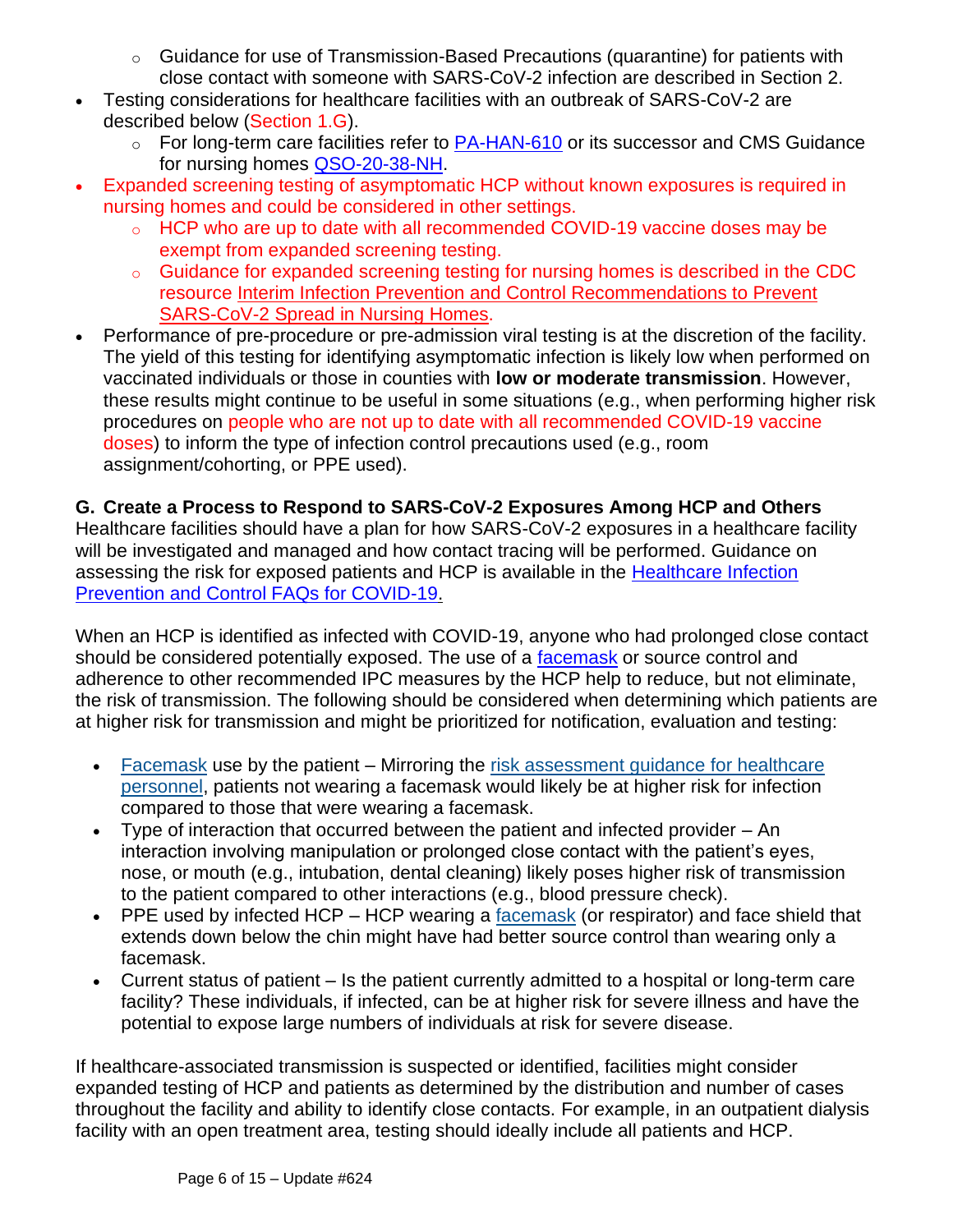Depending on testing resources available or the likelihood of healthcare-associated transmission, facilities may elect to initially expand testing only to HCP and patients on the affected units or departments, or a particular treatment schedule or shift, as opposed to the entire facility. If an expanded testing approach is taken and testing identifies additional infections, testing should be expanded more broadly. If possible, testing should be repeated every 3-7 days until no new cases are identified for at least 14 days.

Guidance for outbreak response in nursing homes is described in [PA-HAN-610](https://www.health.pa.gov/topics/Documents/HAN/2021-610-11-30-UPD3-LTCF%20OB%20Response.pdf) or its successor.

Healthcare facilities responding to SARS-CoV-2 transmission within the facility should always notify and follow the recommendations of public health authorities. Outbreak reporting requirements for hospitals in Pennsylvania are given in [PA-HAN-540](https://www.health.pa.gov/topics/Documents/HAN/2020-PAHAN-540-12-9-HOSPITAL%20OUTBREA.pdf) or its successor.

## **2. RECOMMENDED INFECTION PREVENTION AND CONTROL (IPC) PRACTICES WHEN CARING FOR A PATIENT EXPOSED TO COVID-19 OR WITH SARS-CoV-2 INFECTION**

Guidance in this section applies to all healthcare facilities and may be applicable in nonhealthcare congregate settings. Additional guidance is available for long-term care facilities in [PA-HAN-610](https://www.health.pa.gov/topics/Documents/HAN/2021-610-11-30-UPD3-LTCF%20OB%20Response.pdf) and [PA-HAN-609](https://www.health.pa.gov/topics/Documents/HAN/2021-609-11-30-UPD3-Core%20Prevention.pdf) or their successors and is designed to add additional elements of protection for vulnerable populations in these facility types.

The IPC recommendations described below apply to:

- Patients with symptoms of COVID-19 (even before results of diagnostic testing);
- Asymptomatic patients who have met the criteria for Transmission-Based Precautions (quarantine) based on [close contact](https://www.cdc.gov/coronavirus/2019-ncov/hcp/infection-control-recommendations.html#closecontact) with someone with SARS-CoV-2 infection; and
- Patients with SARS-CoV-2 infection.

However, quarantined patients and those with suspected infection should NOT be cohorted with patients with confirmed SARS-CoV-2 infection unless they are confirmed to have SARS-CoV-2 infection through testing.

Patients placed in empiric Transmission-Based Precautions based on close contact with someone with SARS-CoV-2 infection should be maintained in Transmission-Based Precautions for the following time periods:

- Patients can be removed from Transmission-Based Precautions after day 10 following the exposure (day 0) if they do not develop symptoms. Although the residual risk of infection is low, healthcare providers could consider testing for SARS-CoV-2 within 48 hours before the time of planned discontinuation of Transmission-Based Precautions.
- Alternatively, although the 10-day quarantine period is preferred, patients can be removed from Transmission-Based Precautions after day 7 following the exposure (day 0) if a viral test is negative for SARS-CoV-2 and they do not develop symptoms. The specimen should be collected and tested within 48 hours before the time of planned discontinuation of Transmission-Based Precautions.

Note: In general, the following patients who are asymptomatic do not require empiric use of Transmission-Based Precautions (quarantine) for SARS-CoV-2 following close contact with someone with SARS-CoV-2 infection:

A. Patients who are up to date with all recommended COVID-19 vaccine doses; or

B. Patients who have had SARS-CoV-2 infection in the last 90 days.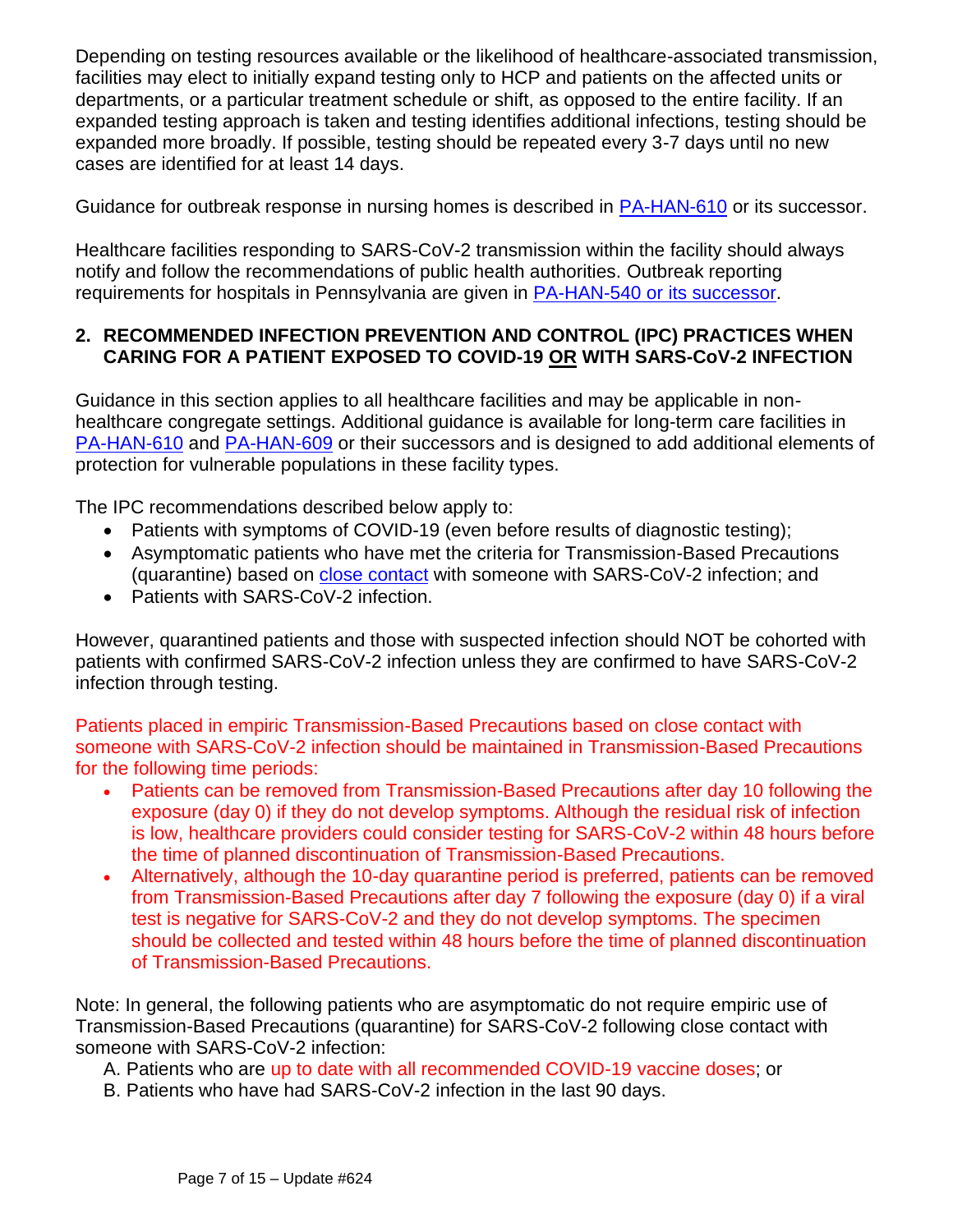However, these patients should still be tested as described in the testing section and there may be circumstances when Transmission-Based Precautions (quarantine) for these patients might be recommended (e.g., patient is moderately to severely immunocompromised). In the event of ongoing transmission within a facility that is not controlled with initial interventions, strong consideration should be given to use of quarantine for patients on affected units and work restriction of HCP with higher-risk exposures, even if they are up to date with all recommended COVID-19 vaccine doses. Facilities should follow additional recommendations made by the appropriate local public health department in response to an epidemiologic assessment.

## **A. Patient Placement**

- Place a patient with suspected or confirmed SARS-CoV-2 infection in a single-person room. The door should be kept closed (if safe to do so). The patient should have a dedicated bathroom.
- Facilities could consider designating entire units within the facility, with dedicated HCP, to care for patients with SARS-CoV-2 infection. Dedicated means that HCP are assigned to care only for these patients during their shifts.
	- o Only patients with the same respiratory pathogen should be housed in the same room.
- Limit transport and movement of the patient outside of the room to medically essential purposes.
- Communicate information about patients with suspected or confirmed SARS-CoV-2 infection to appropriate personnel before transferring them to other departments in the facility (e.g., radiology) and to other healthcare facilities.

## **B. Personal Protective Equipment**

- HCP who enter the room of a patient with suspected or confirmed SARS-CoV-2 infection should adhere to [Standard Precautions](https://www.cdc.gov/hicpac/recommendations/core-practices.html) and use a NIOSH-approved N95 or equivalent or higher-level respirator, gown, gloves, and eye protection (i.e., goggles or a face shield that covers the front and sides of the face). This is also known as Transmission-based Precautions for COVID-19.
- Additional information about using PPE is available from CDC in Protecting Healthcare [Personnel.](https://www.cdc.gov/hai/prevent/ppe.html)

# **C. Aerosol Generating Procedures (AGPs)**

- Procedures that could [generate infectious aerosols](https://www.cdc.gov/coronavirus/2019-ncov/hcp/faq.html#Infection-Control) should be performed cautiously and avoided if appropriate alternatives exist.
- AGPs should take place in an airborne infection isolation room (AIIR), if possible.
- The number of HCP present during the procedure should be limited to only those essential for patient care and procedure support. Visitors should not be present for the procedure.

# **D. Visitation**

- For the safety of the visitor, in general, patients should be encouraged to limit in-person visitation while they are infectious. However, facilities should adhere to local, state, and federal regulations related to visitation and act in accordance with their written policy. Visitation guidance for [nursing homes](https://www.cms.gov/medicareprovider-enrollment-and-certificationsurveycertificationgeninfopolicy-and-memos-states-and/nursing-home-visitation-covid-19-revised) and [intermediate care facilities for individuals](https://www.cms.gov/files/document/qso-21-14-icf-iid-prtf.pdf)  [with intellectual disabilities and psychiatric residential treatment facilities](https://www.cms.gov/files/document/qso-21-14-icf-iid-prtf.pdf) is available from CMS.
	- o Counsel patients and their visitor(s) about the risks of an in-person visit.
	- $\circ$  Encourage use of alternative mechanisms for patient and visitor interactions such as video-call applications on cell phones or tablets, when appropriate.
- Facilities should provide instruction, before visitors enter the patient's room, on hand hygiene, limiting surfaces touched, and use of PPE according to current facility policy.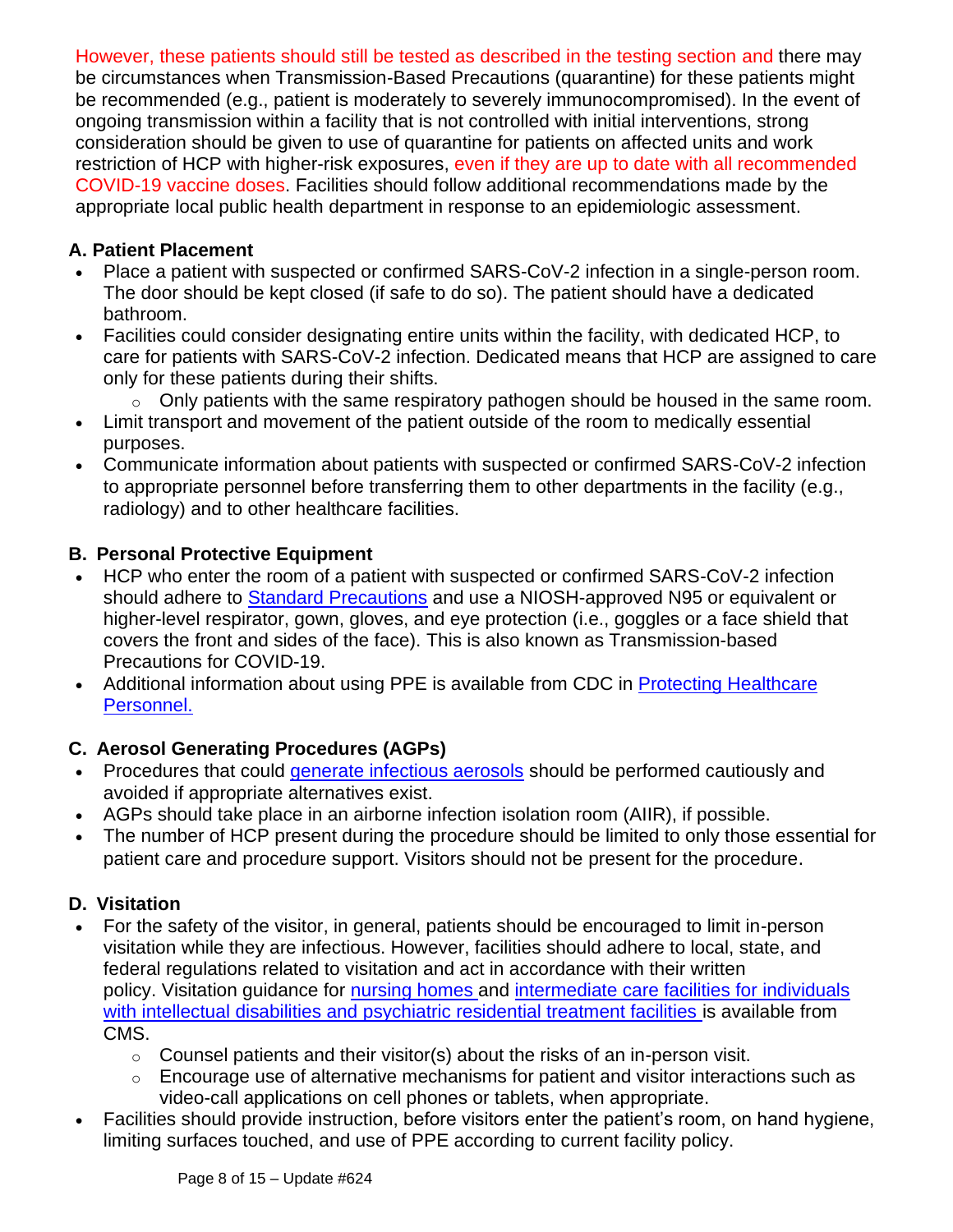• Visitors should be instructed to only visit the patient's room. They should minimize their time spent in other locations in the facility.

### **E. Duration of Transmission-Based Precautions for Patients with SARS-CoV-2 Infection**

The following are criteria to determine when Transmission-Based Precautions could be discontinued for patients with SARS-CoV-2 infection. These patients should self-monitor and seek re-evaluation if symptoms recur or worsen. In general, patients who are hospitalized for SARS-CoV-2 infection should be maintained in Transmission-Based Precautions for the period described for patients with severe to critical illness.

Information about antigen tests and NAAT is available in CDC's guidelines for [testing.](https://www.cdc.gov/coronavirus/2019-ncov/lab/testing/index.html) Some people may be beyond the period of expected infectiousness but remain NAAT positive for an extended period. Antigen tests typically have a more rapid turnaround time but are often less sensitive than NAAT.

In general, patients should continue to wear source control until symptoms resolve or, for those who never developed symptoms, until they meet the criteria to end isolation below. Then they should revert to usual facility source control policies for patients.

#### *Patients with mild to moderate illness who are not moderately to severely immunocompromised:*

- At least 10 days have passed since symptoms first appeared, and
- At least 24 hours have passed since last fever without the use of fever-reducing medications, and
- Symptoms (e.g., cough, shortness of breath) have improved.

### *Patients who were asymptomatic throughout their infection and are not moderately to severely immunocompromised:*

• At least 10 days have passed since the date of their first positive viral diagnostic test.

### *Patients with severe to critical illness and who are not moderately to severely immunocompromised:*

- At least 10 days and up to 20 days have passed since symptoms first appeared, and
- At least 24 hours have passed since last fever without the use of fever-reducing medications, and
- Symptoms (e.g., cough, shortness of breath) have improved.
- The test-based strategy for moderately to severely immunocompromised patients below can be used to inform the duration of isolation.

The exact criteria that determine which patients will shed replication-competent virus for longer periods are not known. Disease severity factors and the presence of immunocompromising conditions should be considered when determining the appropriate duration for specific patients. For a summary of the literature, refer to [Ending Isolation and Precautions for People with COVID-](https://www.cdc.gov/coronavirus/2019-ncov/hcp/duration-isolation.html)[19: Interim Guidance.](https://www.cdc.gov/coronavirus/2019-ncov/hcp/duration-isolation.html)

*Patients who are [moderately to severely immunocompromised](https://www.cdc.gov/coronavirus/2019-ncov/hcp/infection-control-recommendations.html#immunocompromised)*: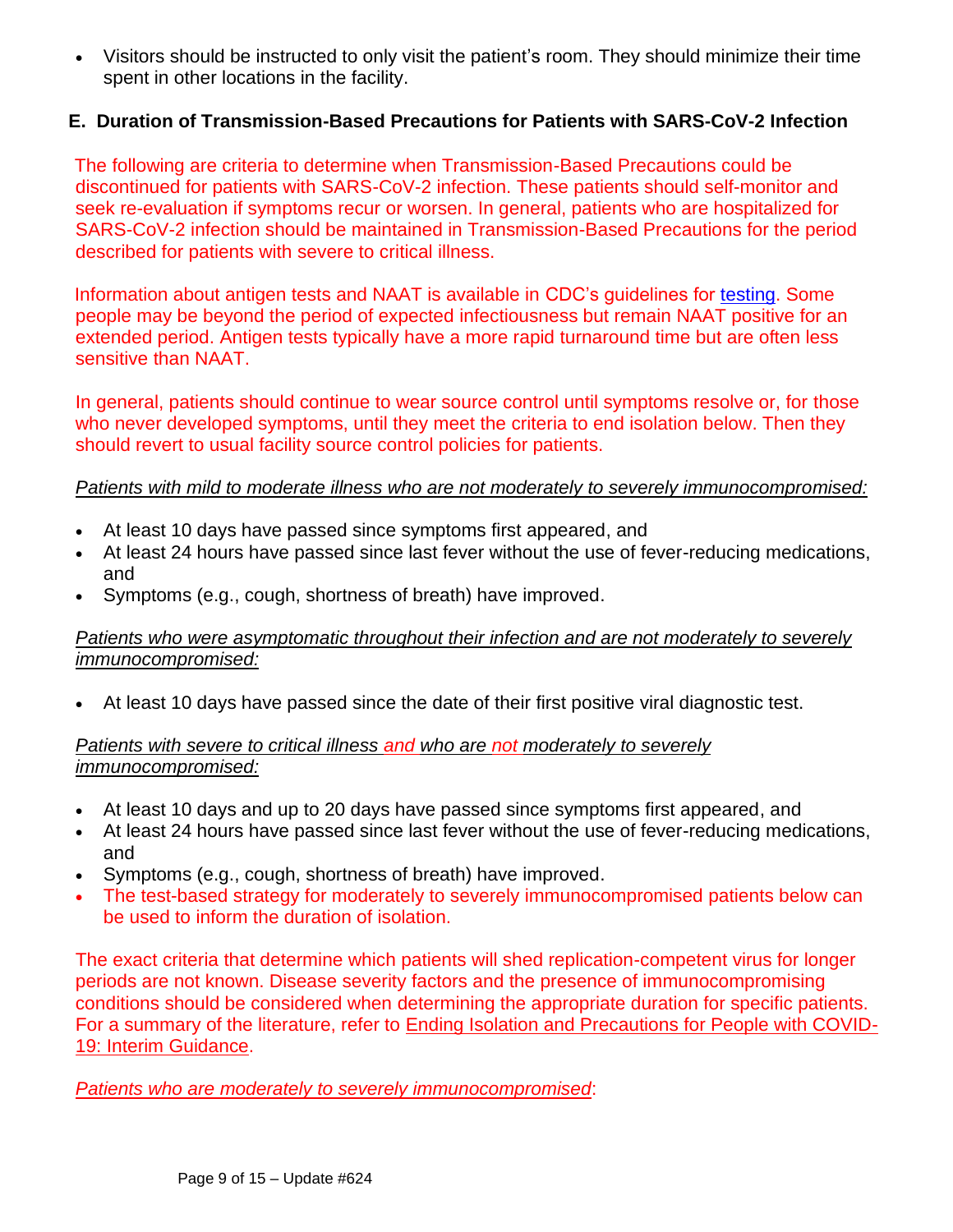These patients may produce replication-competent virus beyond 20 days after symptom onset or, for those who were asymptomatic throughout their infection, the date of their first positive viral test.

- Use of a test-based strategy and (if available) consultation with an infectious disease specialist is recommended to determine when Transmission-Based Precautions could be discontinued for these patients.
- The criteria for the test-based strategy are:
	- o *Patients who are symptomatic:*
		- Resolution of fever without the use of fever-reducing medications, and
		- Symptoms (e.g., cough, shortness of breath) have improved, and
		- Results are negative from at least two consecutive respiratory specimens collected ≥24 hours apart (total of two negative specimens) tested using an antigen test or NAAT.
	- o *Patients who are not symptomatic:*
		- Results are negative from at least two consecutive respiratory specimens collected ≥24 hours apart (total of two negative specimens) tested using an antigen test or NAAT.

The decision to discontinue empiric Transmission-Based Precautions by excluding the diagnosis of current SARS-CoV-2 infection for a patient with suspected SARS-CoV-2 infection can be made based upon having negative results from at least one respiratory specimen tested using an FDA-authorized [COVID-19 viral test.](https://www.cdc.gov/coronavirus/2019-ncov/hcp/testing-overview.html)

- If a higher level of clinical suspicion for SARS-CoV-2 infection exists, consider maintaining Transmission-Based Precautions and performing a second test for SARS-CoV-2 RNA.
- If a patient suspected of having SARS-CoV-2 infection is never tested, the decision to discontinue Transmission-Based Precautions can be made based on time from symptom onset described above.

Ultimately, clinical judgement and suspicion of SARS-CoV-2 infection determine whether to continue or discontinue empiric Transmission-Based Precautions.

# **Discharge of Patients with COVID-19 from a Healthcare Facility**

Patients should be discharged from the healthcare facility whenever clinically indicated.

- If discharged to home
	- o [Isolation](https://www.cdc.gov/coronavirus/2019-ncov/your-health/quarantine-isolation.html) should be maintained at home if the patient returns home before discontinuation of Transmission-Based Precautions. Information on ending home isolation can be found [here.](https://www.cdc.gov/coronavirus/2019-ncov/hcp/disposition-in-home-patients.html)
- If discharged to a skilled nursing facility or other long-term care facility (e.g., personal care home, assisted living facility)
	- o The receiving facility should be made aware of the COVID diagnosis and information provided on the status of isolation (i.e., completed on day x).

## **F. Environmental Infection Control**

• Dedicated medical equipment should be used when caring for a patient with suspected or confirmed SARS-CoV-2 infection.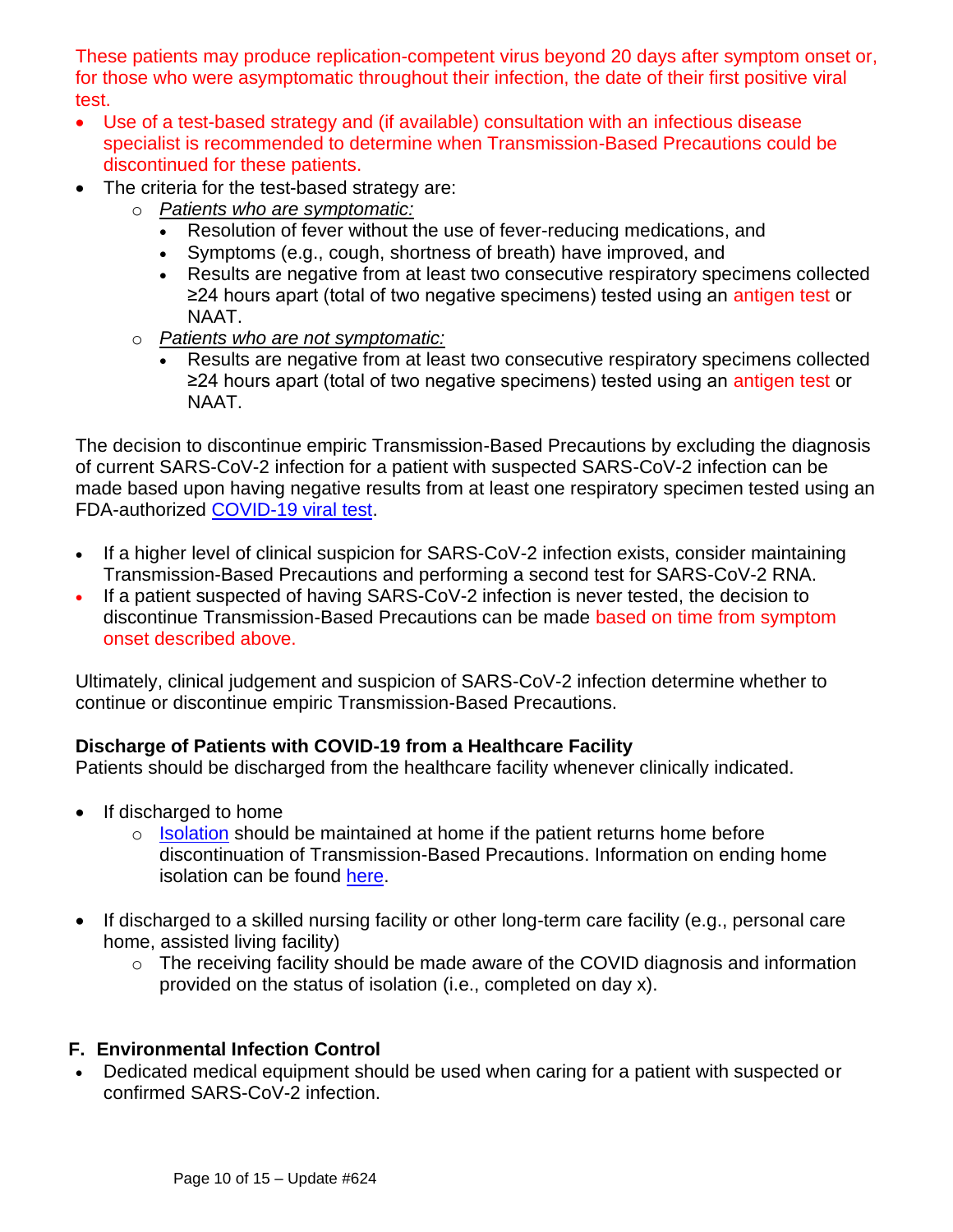- $\circ$  All non-dedicated, non-disposable medical equipment used for that patient should be cleaned and disinfected according to manufacturer's instructions and facility policies before use on another patient.
- Routine cleaning and disinfection procedures (e.g., using cleaners and water to pre-clean surfaces prior to applying an EPA-registered, hospital-grade disinfectant to frequently touched surfaces or objects for appropriate contact times as indicated on the product's label) are appropriate for SARS-CoV-2 in healthcare settings, including those patient-care areas in which aerosol generating procedures are performed.
	- $\circ$  Refer to [List N](https://www.epa.gov/coronavirus/about-list-n-disinfectants-coronavirus-covid-19-0) on the EPA website for EPA-registered disinfectants that kill SARS-CoV-2.
- Management of laundry, food service utensils, and medical waste should be performed in accordance with routine procedures.
- Once the patient has been discharged or transferred, HCP, including environmental services personnel, should refrain from entering the vacated room until sufficient time has elapsed for enough air changes to remove potentially infectious particles [more information (to include important footnotes on its application) on [clearance rates under differing ventilation](https://www.cdc.gov/infectioncontrol/guidelines/environmental/appendix/air.html#tableb1)  [conditions](https://www.cdc.gov/infectioncontrol/guidelines/environmental/appendix/air.html#tableb1) is available]. After this time has elapsed, the room should undergo appropriate cleaning and surface disinfection before it is returned to routine use.

# **3. SETTING-SPECIFIC CONSIDERATIONS**

In addition to the recommendations described in the guidance above, here are additional considerations for the settings listed below.

## **A. Dialysis Facilities**

## **Considerations for Patient Placement**

- Patients on dialysis with suspected or confirmed SARS-CoV-2 infection or who have reported close contact should be dialyzed in a separate room with the door closed.
	- $\circ$  Hepatitis B isolation rooms can be used if: 1) the patient is hepatitis B surface antigen positive or 2) the facility has no patients on the census with hepatitis B infection who would require treatment in the isolation room.
- If a separate room is not available, patients with confirmed SARS-CoV-2 infection should be cohorted to a specific well-ventilated unit or shift (e.g., consider the last shift of the day). Only patients with confirmed SARS-CoV-2 infection should be cohorted together:
	- o In the context of an outbreak or an increase in the number of confirmed SARS-CoV-2 infections at the facility, if a separate shift or unit is not initially available, efforts should be made to create specific shifts or units for patients with confirmed SARS-CoV-2 infection to separate them from patients without SARS-CoV-2 infection.

# **Additional Guidance for Use of Isolation Gowns**

• When caring for patients with suspected or confirmed SARS-CoV-2 infection, gowns should be worn over or instead of the cover gown (e.g., laboratory coat, gown, or apron with incorporate sleeves) that is normally worn by hemodialysis personnel.

## **Cleaning and Disinfecting Dialysis Stations**

- [Current procedures for routine cleaning and disinfection of dialysis stations](https://www.cdc.gov/dialysis/PDFs/collaborative/Env_notes_Feb13.pdf) are appropriate for patients with SARS-CoV-2 infection.
- Internal disinfection of dialysis machines is not required immediately after use unless otherwise indicated (e.g., post-blood leak). It should be done according to the dialysis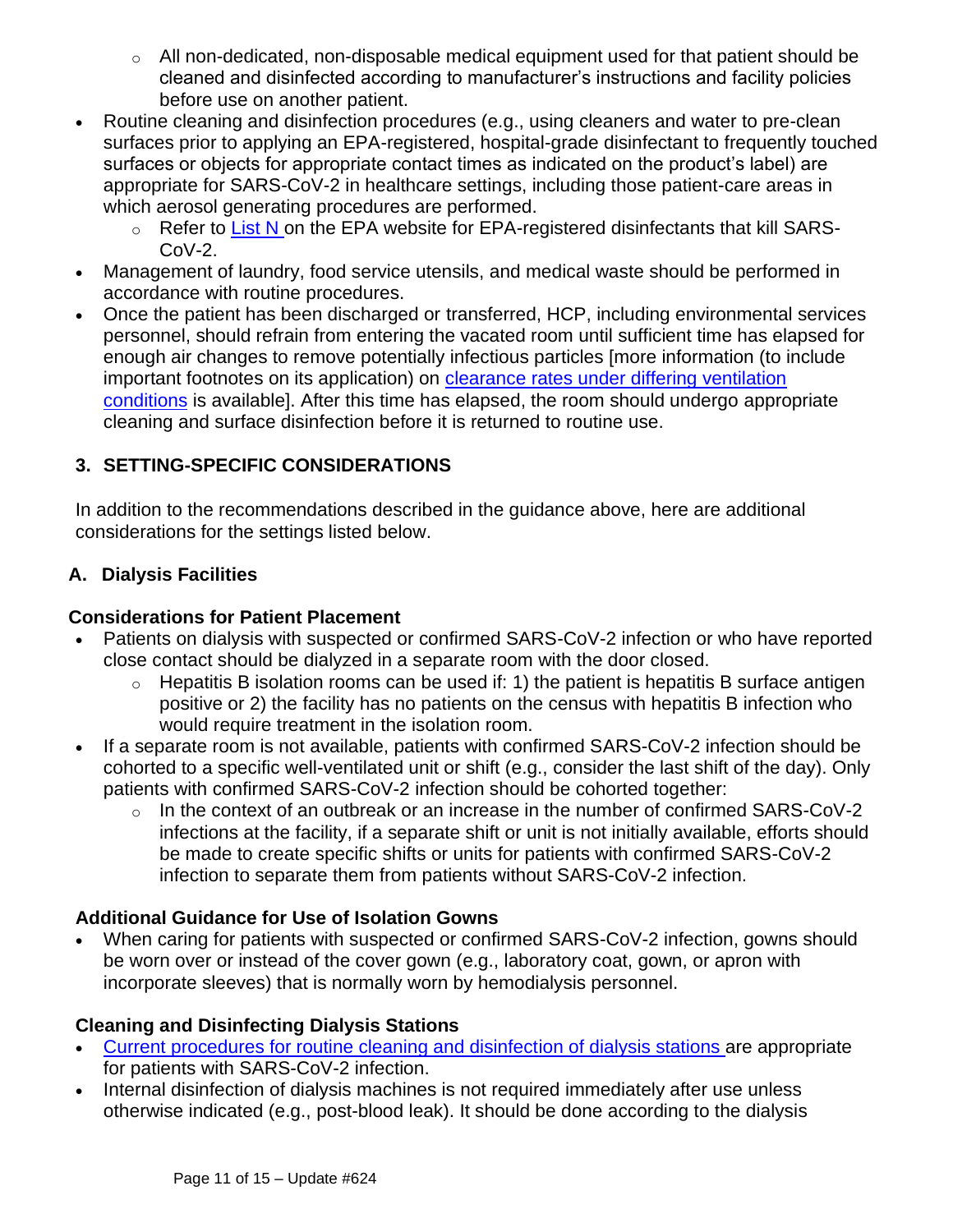machine manufacturer's instructions (e.g., at the end of the day).

## **B. Emergency Medical Services**

Considerations for vehicle configuration when transporting a patient with suspected or confirmed SARS-CoV-2 infection:

- Isolate the ambulance driver from the patient compartment and keep pass-through doors and windows tightly shut.
- When possible, use vehicles that have isolated driver and patient compartments that can provide separate ventilation to each area.
	- $\circ$  Before entering the isolated driver's compartment, the driver (if they were involved in direct patient care) should remove and dispose of PPE and perform hand hygiene to avoid soiling the compartment.
	- o Close the door/window between these compartments before bringing the patient on board.
	- $\circ$  During transport, vehicle ventilation in both compartments should be on nonrecirculated mode to maximize air changes that reduce potentially infectious particles in the vehicle.
	- $\circ$  If the vehicle has a rear exhaust fan, use it to draw air away from the cab, toward the patient-care area, and out the back end of the vehicle.
	- $\circ$  Some vehicles are equipped with a supplemental recirculating ventilation unit that passes air through high-efficiency particulate air (HEPA) filters before returning it to the vehicle. Such a unit can be used to increase the number of air changes per hour (per NIOSH [Health Hazard Evaluation Report 95–0031–2601\)](https://www.cdc.gov/niosh/docs/2020-119/pdfs/2020-119.pdf?id=10.26616/NIOSHPUB2020119).
	- o After patient unloading, allowing a few minutes with ambulance module doors open will rapidly dilute airborne viral particles.
- If a vehicle without an isolated driver compartment must be used, open the outside air vents in the driver area and turn on the rear exhaust ventilation fans to the highest setting to create a pressure gradient toward the patient area.
	- $\circ$  Before entering the driver's compartment, the driver (if they were involved in direct patient care) should remove their gown, gloves and eye protection and perform hand hygiene to avoid soiling the compartment. They should continue to wear their NIOSHapproved N95 or equivalent or higher-level respirator.

Additional considerations when performing AGPs on patients with suspected or confirms SARS-CoV-2 infection:

- If possible, consult with medical control before performing AGPs for specific guidance.
- Bag valve masks (BVMs) and other ventilatory equipment should be equipped with HEPA filtration to filter expired air.
- EMS systems should consult their ventilator equipment manufacturer to confirm appropriate filtration capability and the effect of filtration on positive-pressure ventilation.
- If possible, the rear doors of the stationary transport vehicle should be opened, and the HVAC system should be activated during AGPs. This should be done away from pedestrian traffic.
- If possible, discontinue AGPs prior to entering the destination facility or communicate with receiving personnel that AGPs are being implemented.

# **C. Dental Facilities**

• Dental healthcare personnel (DHCP) should regularly consult their state [dental board](https://www.dentalboards.org/state-dental-board-list) and state or local health departments for current information and recommendations and requirements specific to their jurisdictions, which might change based on [level of community](https://covid.cdc.gov/covid-data-tracker/#county-view)  [transmission in the county where their healthcare facility is located.](https://covid.cdc.gov/covid-data-tracker/#county-view)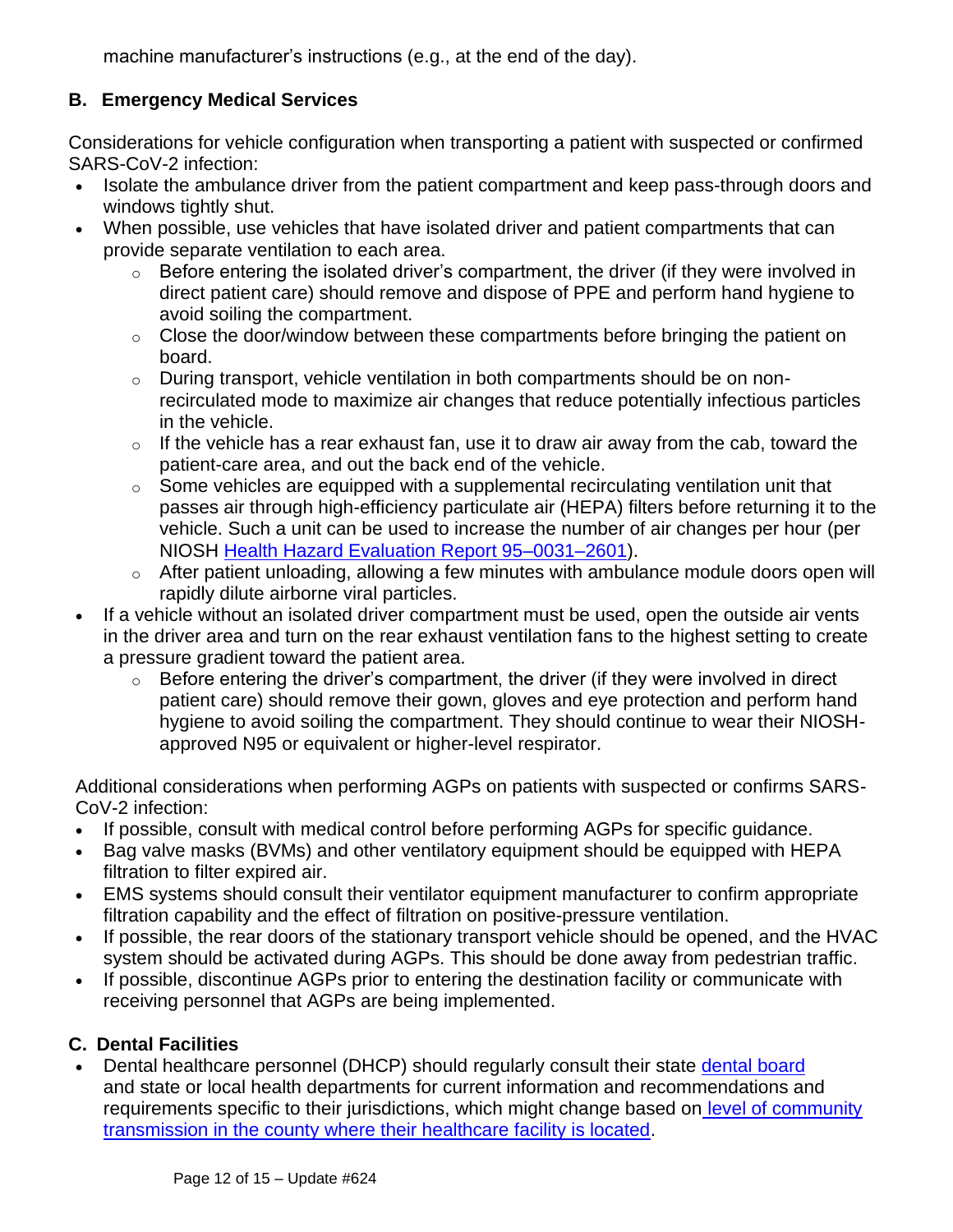- Postpone all non-urgent dental treatment for 1) patients with suspected or confirmed SARS-CoV-2 infection until they meet criteria to discontinue Transmission-Based Precautions and 2) patients who meet criteria for quarantine until they complete quarantine as described for healthcare settings above. Do not use community guidelines for isolation and quarantine, which are typically only for 5 days.
	- o Dental care for these patients should only be provided if medically necessary. Follow all recommendations for care and placement for patients with suspected or confirmed SARS-CoV-2 infection.
	- $\circ$  If a patient has a fever strongly associated with a dental diagnosis (e.g., pulpal and periapical dental pain and intraoral swelling are present) but no other symptoms consistent with COVID-19 are present, dental care can be provided following the practices recommended for routine health care during the pandemic.
- When performing aerosol generating procedures on patients who are not suspected or confirmed to have SARS-CoV-2 infection, ensure that DHCP correctly wear the recommended PPE (including a NIOSH-approved N95 or equivalent or higher-level respirator in counties with **substantial or high** levels of transmission) and use mitigation methods such as four-handed dentistry, high evacuation suction, and dental dams to minimize droplet spatter and aerosols.
	- o Commonly used dental equipment known to create aerosols and airborne contamination include ultrasonic scaler, high-speed dental handpiece, air/water syringe, air polishing, and air abrasion.
- Dental treatment should be provided in individual patient rooms whenever possible.
- For dental facilities with open floor plans, to prevent the spread of pathogens there should be:
	- o At least 6 feet of space between patient chairs.
	- $\circ$  Physical barriers between patient chairs. Easy-to-clean floor-to-ceiling barriers will enhance effectiveness of portable HEPA air filtration systems (check to make sure that extending barriers to the ceiling will not interfere with fire sprinkler systems).
	- $\circ$  Operatories should be oriented parallel to the direction of airflow if possible.
	- $\circ$  Where feasible, consider patient orientation carefully, placing the patient's head near the return air vents, away from pedestrian corridors, and toward the rear wall when using vestibule-type office layouts.
	- $\circ$  Ensure to account for the time required to clean and disinfect operatories between patients when calculating your daily patient volume.

### **D. Nursing Homes**

Additional considerations for nursing homes are available in [PA-HAN-609](https://www.health.pa.gov/topics/Documents/HAN/2021-609-11-30-UPD3-Core%20Prevention.pdf) and [PA-HAN-610](https://www.health.pa.gov/topics/Documents/HAN/2021-610-11-30-UPD3-LTCF%20OB%20Response.pdf) or their successors.

## **DEFINITIONS:**

**Healthcare Personnel (HCP):** HCP refers to all paid and unpaid persons serving in healthcare settings who have the potential for direct or indirect exposure to patients or infectious materials, including body substances (e.g., blood, tissue, and specific body fluids); contaminated medical supplies, devices, and equipment; contaminated environmental surfaces; or contaminated air. HCP include, but are not limited to, emergency medical service personnel, nurses, nursing assistants, physicians, technicians, therapists, phlebotomists, pharmacists, students and trainees, contractual staff not employed by the healthcare facility, and persons not directly involved in patient care, but who could be exposed to infectious agents that can be transmitted in the healthcare setting (e.g., clerical, dietary, environmental services, laundry, security, engineering and facilities management, administrative, billing, and volunteer personnel).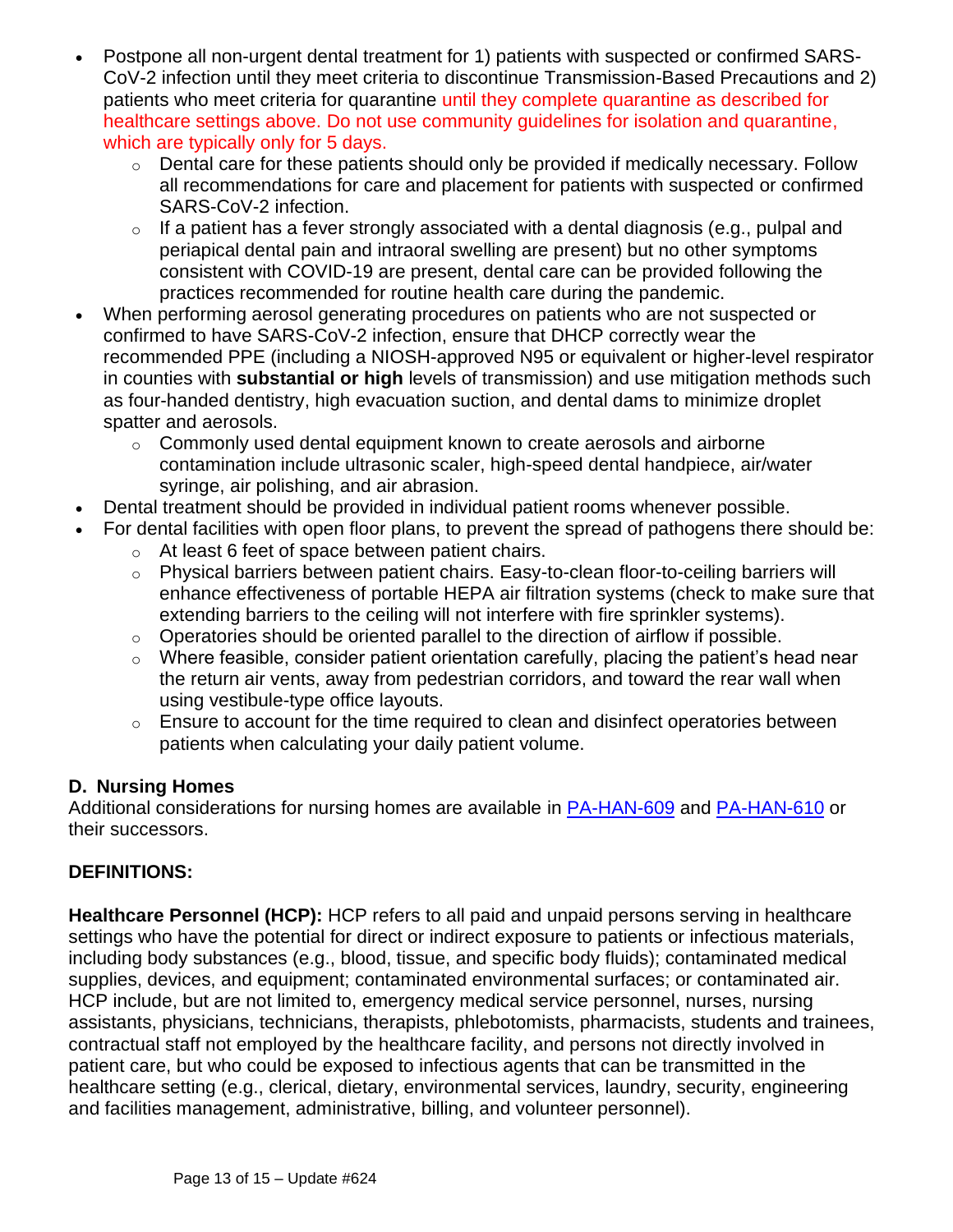**Healthcare settings:** refers to places where healthcare is delivered and includes, but is not limited to, acute care facilities, long-term acute-care facilities, inpatient rehabilitation facilities, nursing homes, home healthcare, vehicles where healthcare is delivered (e.g., mobile clinics), and outpatient facilities, such as dialysis centers, physician offices, dental offices, and others.

**Source control:** Use of well-fitting cloth masks, well-fitting facemasks, or respirators to cover a person's mouth and nose to prevent spread of respiratory secretions when they are breathing, talking, sneezing, or coughing. Source control should not be placed on children under age 2, anyone who cannot wear one safely, such as someone who has a disability or an underlying medical condition that precludes wearing a cloth mask, facemask, or respirator safely, or anyone who is unconscious, incapacitated, or otherwise unable to remove their cloth mask, facemask, or respirator without assistance. Face shields alone are not recommended for source control.

**Cloth mask:** Textile (cloth) covers that are intended primarily for source control in the community. **They are not personal protective equipment (PPE) appropriate for use by healthcare personnel as the degree to which cloth masks protect the wearer might vary.** Guidance on design, use, and maintenance of cloth masks is [available.](https://www.cdc.gov/coronavirus/2019-ncov/prevent-getting-sick/diy-cloth-face-coverings.html)

**Facemask:** OSHA defines facemasks as "a surgical, medical procedure, dental, or isolation mask that is FDA-cleared, authorized by an FDA EUA, or offered or distributed as described in an FDA enforcement policy." Facemasks are PPE and are often referred to as surgical masks or procedure masks. Use facemasks according to product labeling and local, state, and federal requirements. FDA-cleared surgical masks are designed to protect against splashes and sprays and are prioritized for use when such exposures are anticipated, including surgical procedures. Facemasks that are not regulated by FDA, such as some procedure masks, which are typically used for isolation purposes, may not provide protection against splashes and sprays.

**Respirator:** A respirator is a personal protective device that is worn on the face, covers at least the nose and mouth, and is used to reduce the wearer's risk of inhaling hazardous airborne particles (including dust particles and infectious agents), gases, or vapors. Respirators are certified by the CDC/NIOSH, including those intended for use in healthcare.

## **Airborne Infection Isolation Rooms (AIIRs):**

- AIIRs are single-patient rooms at negative pressure relative to the surrounding areas, and with a minimum of 12 air changes per hour (6 air changes per hour are allowed for AIIRs last renovated or constructed prior to 1997.
- Air from these rooms should be exhausted directly to the outside or be filtered through a high-efficiency particulate air (HEPA) filter directly before recirculation.
- Room doors should be kept closed except when entering or leaving the room, and entry and exit should be minimized.
- Facilities should monitor and document the proper negative-pressure function of these rooms.

**Up to date:** In general, being up to date on COVID-19 vaccination includes receiving all vaccines according to the recommendations provided by CDC. This includes a primary series of vaccine, booster doses, and any recommended third doses for immunocompromised people. For specifics, refer to [CDC guidance.](https://www.cdc.gov/coronavirus/2019-ncov/vaccines/stay-up-to-date.html#:~:text=As%20with%20vaccines%20for%20other,a%20booster%20dose%20when%20eligible.)

**Immunocompromised:** For the purposes of this guidance, moderate to severely immunocompromising conditions include, but might not be limited to, those defined in the CDC [Interim Clinical Considerations for Use of COVID-19 Vaccines.](https://www.cdc.gov/vaccines/covid-19/clinical-considerations/covid-19-vaccines-us.html?CDC_AA_refVal=https%3A%2F%2Fwww.cdc.gov%2Fvaccines%2Fcovid-19%2Finfo-by-product%2Fclinical-considerations.html)